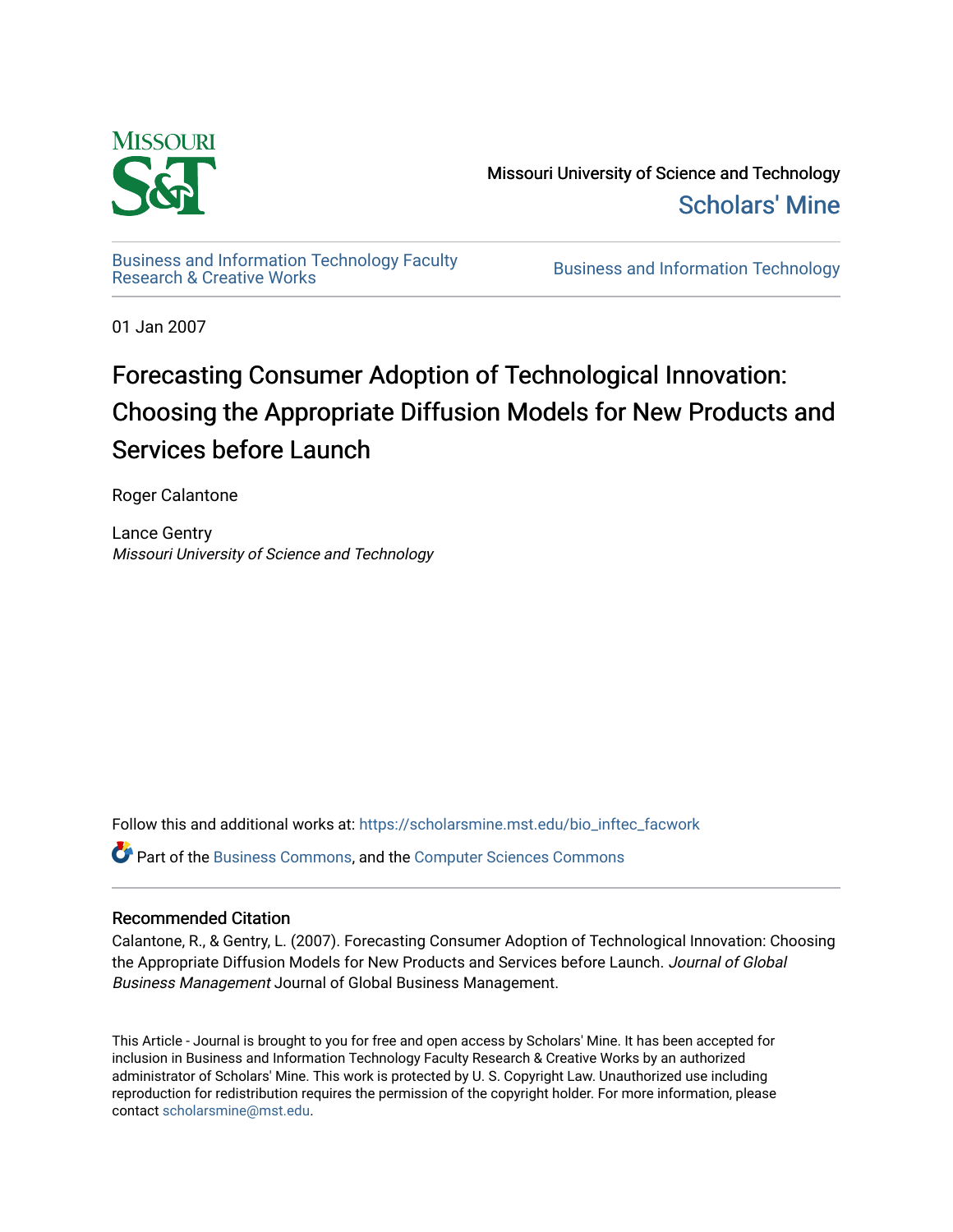## **FORECASTING CONSUMER ADOPTION OF TECHNOLOGICAL INNOVATION: Choosing the Appropriate Diffusion Models for New Products and Services Before Launch**

Lance Gentry, Missouri University of Science & Technology Roger Calantone, Michigan State University

## **ABSTRACT**

There are many good articles on various forecasting models. There is consensus that no single diffusion model is best for every situation. Experts in the field have asked for studies to provide empirical-based guidelines for recommending when various models should be used. This research investigates multiple diffusion models and provides recommendations for which diffusion models are appropriate for radical and really new products and services before the launch of the innovation.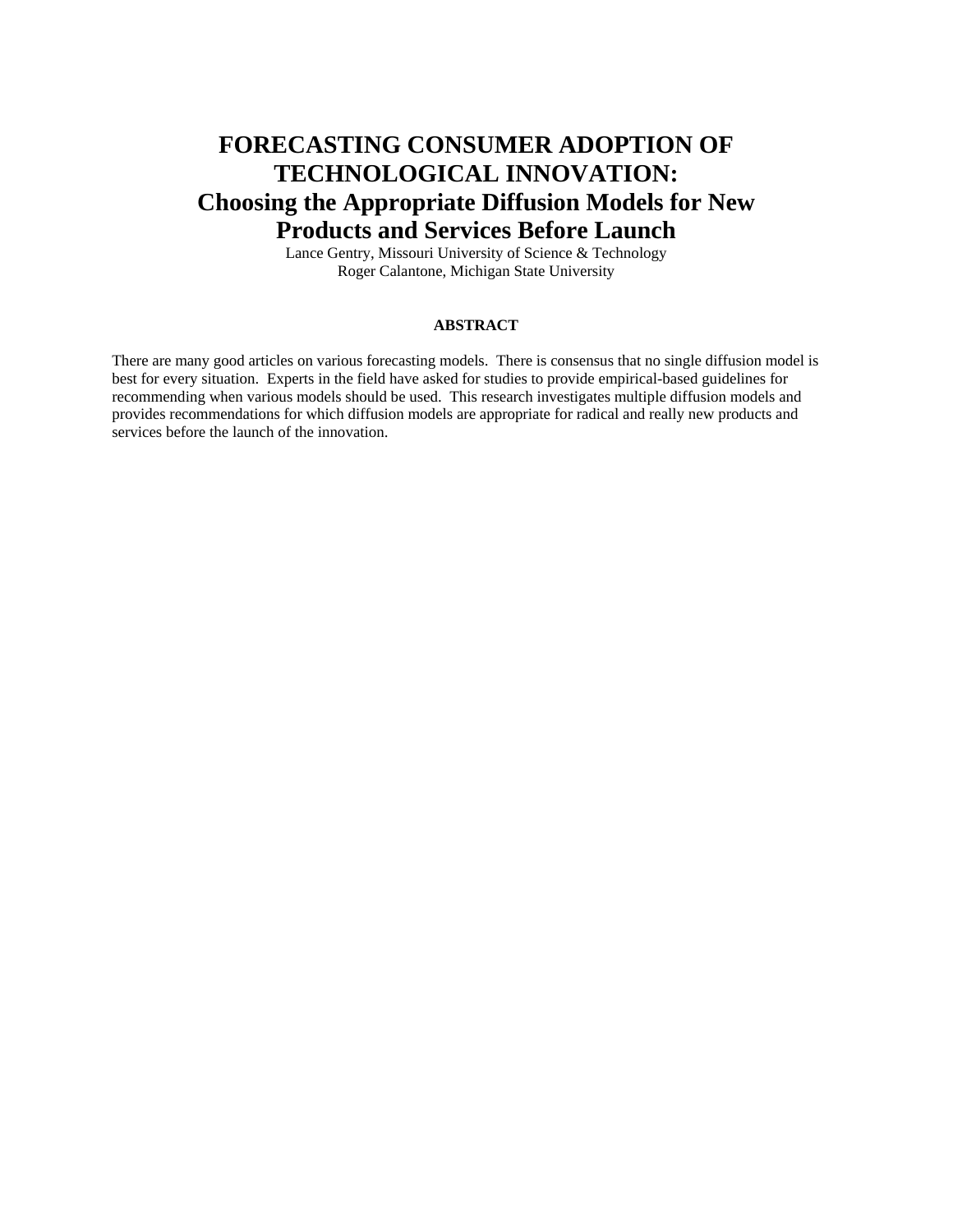#### **INTRODUCTION**

How does one know when or if consumers will accept a technological innovation before the innovation hits the market? This research evaluates techniques for forecasting consumer adoption of radical technological innovations and develops a methodology for selecting the most appropriate techniques. The focus is on the consumer adoption of a product or service itself, not on the success or failure of a particular firm. The forecasting models discussed here model "if there is a market to acquire this radical product over a period of time", not the switch from another product. Hence we will restrict ourselves to growth curve models of the "whole" market (e.g., not looking at simulated test markets, etc.). For a general overview of forecasting, see Gentry et al (2006).

Our primary goal is to determine which tools are appropriate for forecasting the consumer demand for radical innovation. This suggests three interrelated research questions:

- 1. Which forecasting methods should be used for forecasting consumer adoption of *radical* technological innovations?
- *2.* Which forecasting methods should be used for forecasting consumer adoption of *really new* technological innovations?
- *3.* Does an innovation's price affect which methods should be used to forecast consumer adoption of technology innovations? In other words, does price affect forecasting accuracy for various methods? If so, what forecasting methods should be used for low and high priced innovations?

This study evaluates the diffusion of the innovations shown in Figure 1. It looks at the diffusion of radical and really new innovations intended for use in the home. Radical innovations cause both macro-marketing and macro-technological disruptions and really new innovations cause either a macro-marketing or a macrotechnological disruption (Garcia and Calantone, 2002). The innovations are also classified as either high priced or low priced. The eight data sets were initially selected to include two samples in each cell of consumer electronic innovations; when the research was well underway, we discovered that VCRs were not a radical innovation, but a really new one. Only data sets with a reasonable history were considered. Newer innovations were not feasible as one would have to wait at least 10 years before comparing the results of the various forecasts with actual results. To reduce confounds and to simplify the data-collection process, only consumer electronic innovations in the U.S. market were considered.

| <b>Price Level</b> | Radical Innovation  | <b>Really New Innovation</b> |
|--------------------|---------------------|------------------------------|
|                    | PCs                 | Camcorders                   |
|                    | (1980-2000)         | (1985-2000)                  |
| High               | Satellite Receivers | Projection TVs               |
|                    | $(1986 - 2000)$     | $(1984-2000)$                |
|                    |                     | Cordless Phones              |
|                    |                     | (1980-2000)                  |
| Low                | CD Players          | Telephone Answering Device   |
|                    | $(1983 - 2000)$     | $(1982 - 2000)$              |
|                    |                     | VCRs                         |
|                    |                     | (1974-2000)                  |

| Figure 1: Classification of Eight Consumer Electronic Innovations and Years of Data |  |  |
|-------------------------------------------------------------------------------------|--|--|
|                                                                                     |  |  |

#### **THE RESEARCH QUESTIONS**

| RO1. | Which forecasting methods should be used for forecasting consumer adoption |
|------|----------------------------------------------------------------------------|
|      | of radical technological innovations?                                      |
| RO2. | Which forecasting methods should be used for forecasting consumer adoption |

- *of really new technological innovations?* The answer to this question may be the same as RQ1, but this research may show that radical and really new technological innovations should use different forecasting techniques. *RQ3. Does an innovation's price affect which methods should be used to forecast*
- *consumer adoption of technology innovations?* In other words, does price affect forecasting accuracy for various methods? If so, what forecasting methods should be used for low and high priced innovations?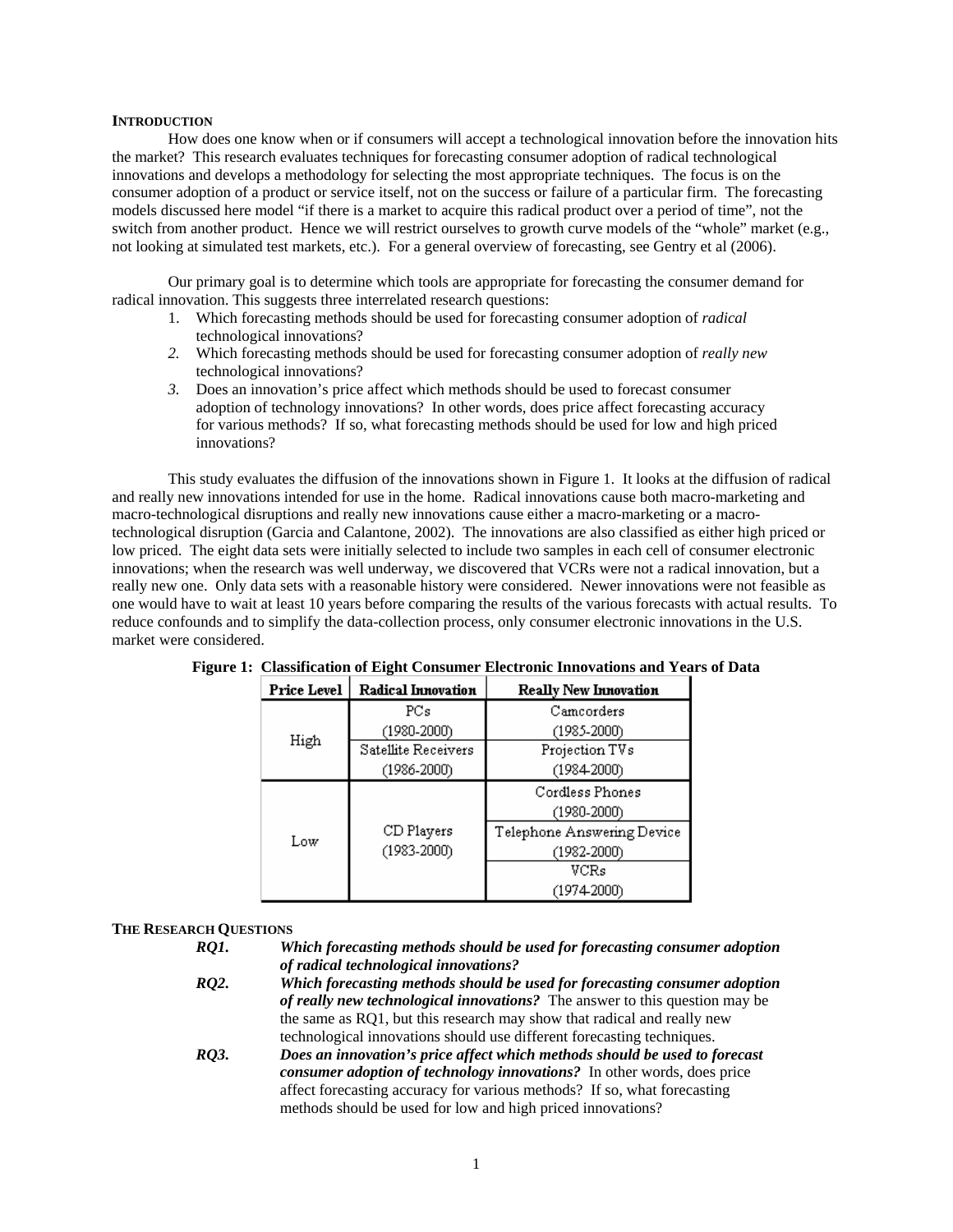#### **LITERATURE REVIEW**

Bright (1978) defined a forecast as "a statement about a condition in the future, arrived at through a system of reasoning consciously applied by the forecaster and exposed to the recipient." Jantsch (1969) first differentiated between two general approaches to forecasting: exploratory and normative. Exploratory forecasting utilizes relevant historical records to project parameters and/or functional capabilities into the future. Normative forecasting starts with future goals and works backwards to identify what barriers must be overcome in order to obtain these goals. Armstrong (2001) considered normative forecasting as synonymous with planning. Lenz (1971) noted that these distinctions are not absolute. All forecasters bring some normative thinking into their forecasts simply by what assumptions they make and what factors they select as important. Conversely, all normative forecasts use exploratory techniques as the starting points for their assumptions. Nevertheless, the distinction between exploratory and normative forecasts is a useful one. All of the forecasts in this study are exploratory forecasts.

Researchers have concluded that little empirical research has been done to investigate the comparative forecasting performance of demand forecasting in various settings (Armstrong, Brodie, and McIntyre, 1987; Meade and Islam, 2001) although many diffusion models have been used in various contexts. Throughout the forecasting literature, one common refrain was repeatedly stressed – no single forecasting method was appropriate for every situation (Cetron and Ralph, 1971; Armstrong, 2001). Among the many well-known forecasting methods, the growth curve based diffusion model is the mostly common used in the area of new product forecasting. Some major growth curve models that seemed most represented in the literature for predicting the adoption of an innovation include the Bass Model and the Extended Logistic Model (Bass, 1969); the Generalized Bass Model (Bass, Krishnan, and Jain, 1994); Bewly and Fiebig's (1988) Flexible-Logistic (FLOG) Models: Inverse Power Transfer (IPT), Exponential (ELOG), and Box and Cox (BnC); four foundational models codified by Gregg, Hassel, and Richards (1964): the Modified Exponential, the Logarithmic Parabola, the Simple Logistic, and the Gompertz Model; the Observation-Based Modified Exponential Model (Meade, 1985) – also known as the Local Logistic Model; and the Log-Logistic Model (Tanner, 1978).

The review of the literature shows that no single forecasting method can obtain both accurate and valid forecasts over various conditions. Various forecasting methods have unique strengths and weaknesses in the context of different conditions. But little research has been done to investigate the comparative forecasting performance of forecasting models in various settings (Armstrong, Brodie, and McIntyre, 1987; Meade and Islam, 2001). Growth curve models depict the diffusion of new products with different mathematical curves. These curves represent the empirical results of diffusion, but do not explicitly incorporate the explanatory variables affecting the diffusion process. These factors affect the shape of the diffusion curve and the value of the parameters of a certain growth curve, and therefore have important implications for diffusion model selection. Incorporating the theoretical perspective of new product diffusion will help understanding the models and provide important guidelines in model selection under different context.

This research intends to demonstrate (empirically) some guidelines for the selection of forecasting approaches under different conditions (various innovation and price level contexts) for pre-launch forecasts (i.e., forecasts made without the benefit of market data obtained from actually seeing the innovation in the market). We choose two factors, innovation level and price level, to define the context of model selection and investigate the performance of selected growth curve models under different contexts.

#### **METHOD**

This research focuses on consumer electronic innovations and evaluates five well-established models of innovation diffusion and two model variants. The two conditional factors considered are innovation level and price level. It is useful to visualize a quadrant consisting of two continuums – the level of innovation (radical vs. really new) and the price level (high vs. low). The terms same, horizontal, vertical, and opposite were used to describe how similar or different one innovation was from another. If an innovation was from the same quadrant, it meant that the innovations shared both the same level of innovation and the same price level. If an innovation was said to be from a horizontal quadrant, then it belonged to a different innovation classification, but stayed within the same price level. Likewise, if an innovation was said to belong to a vertical quadrant, it had the same innovation classification, but had a different price level. Finally, if an innovation was in an opposite quadrant, then both the innovation and price levels were different. Figure 2 shows how these terms are used in reference to the Personal Computer (radical, high-price) innovation. These descriptive terms are used to separate innovations into four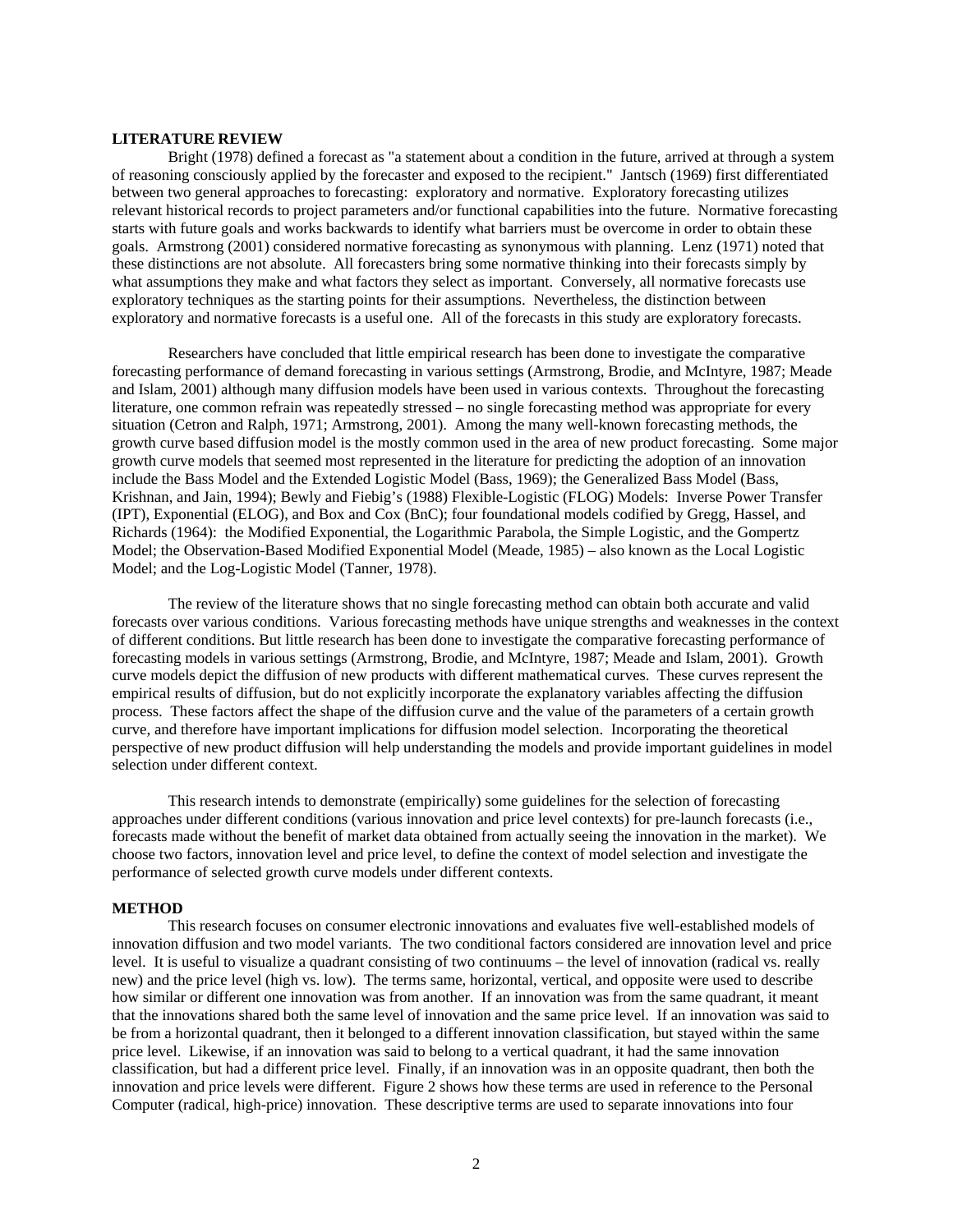analogous groups. An analogous group is a collection of innovations that share both the same price level and innovation level. For example, VCRs, Cordless Phones, and Telephone Answering Devices belong to the same analogous group.

|             | Example: Forecasting PCs |                              |
|-------------|--------------------------|------------------------------|
| Price Level | Radical Innovation       | <b>Really New Innovation</b> |
|             | PCs                      | Camcorders                   |
|             | (point of reference)     | (horizontal quadrant)        |
| High        | Satellite Receivers      | Projection TVs               |
|             | (same quadrant)          | (horizontal quadrant)        |
|             |                          | Cordless Phones              |
|             |                          | <i>(opposite</i> quadrant)   |
| Low         | CD Players               | Telephone Answering Device   |
|             | (vertical quadrant)      | (opposite quadrant)          |
|             |                          | VCRs                         |
|             |                          | <i>(opposite q</i> uadrant)  |

## **Figure 2: How Descriptive Terms (***Same***,** *Horizontal***,** *Vertical***, &** *Opposite***) are Used**

### **HYPOTHESES**

Based on the three general research questions, some specific hypotheses were developed. These hypotheses were created to either provide confirmatory support or falsify assumptions behind the research questions.

- **Hypothesis 1.** Forecasts using parameters from the same quadrant for a dataset will be more accurate than
	- forecasts using parameters from other quadrants.
	- a. Forecasts using parameters from the same quadrant will be significantly more accurate (have less error) than forecasts using parameters from the opposite quadrant.
	- b. Forecasts using parameters from the same quadrant will be significantly more accurate than forecasts using parameters from horizontal quadrants.
	- c. Forecasts using parameters from the same quadrant will be significantly more accurate than forecasts using parameters from vertical quadrants.
	- d. This will be most apparent in comparison to forecasts using parameters from opposite quadrants.
		- i.  $Z_{H1a} > Z_{H1b}$
		- ii.  $Z_{\text{H1a}} > Z_{\text{H1c}}$
- **Hypothesis 2.** Forecasts using parameters from adjacent (horizontal and vertical) quadrants for a dataset will be more accurate than forecasts using parameters from opposite quadrants.
	- a. Forecasts using parameters from a vertical quadrant will be significantly more accurate than forecasts using parameters from the opposite quadrant.
	- b. Forecasts using parameters from a horizontal quadrant will be significantly more accurate than forecasts using parameters from the opposite quadrant.
- **Hypothesis 3.** The level of innovation will have a greater impact on the accuracy of a forecast than the price level. (i.e., forecasts using parameters from a vertical quadrant will be significantly more accurate than forecasts using parameters from horizontal quadrants.)

#### **DATA SOURCES**

In many cases, the specific time point when an innovation was first made available is largely a matter of interpretation. For the purposes of this diffusion research, an innovation was considered to be first available when it met the following conditions.

- 1) The innovation had to be available to consumers nationwide.
- 2) The innovation should be available as a complete product not merely plans or parts to be assembled by a skilled hobbyist.
- 3) The innovation had to free of burdensome regulations that would inhibit adoption of the innovation.

The overwhelming majority of the data was obtained from the Consumer Electronics Association (CEA), formerly the Consumer Electronic Manufacturers Association. With the exception of the CD Player dataset, the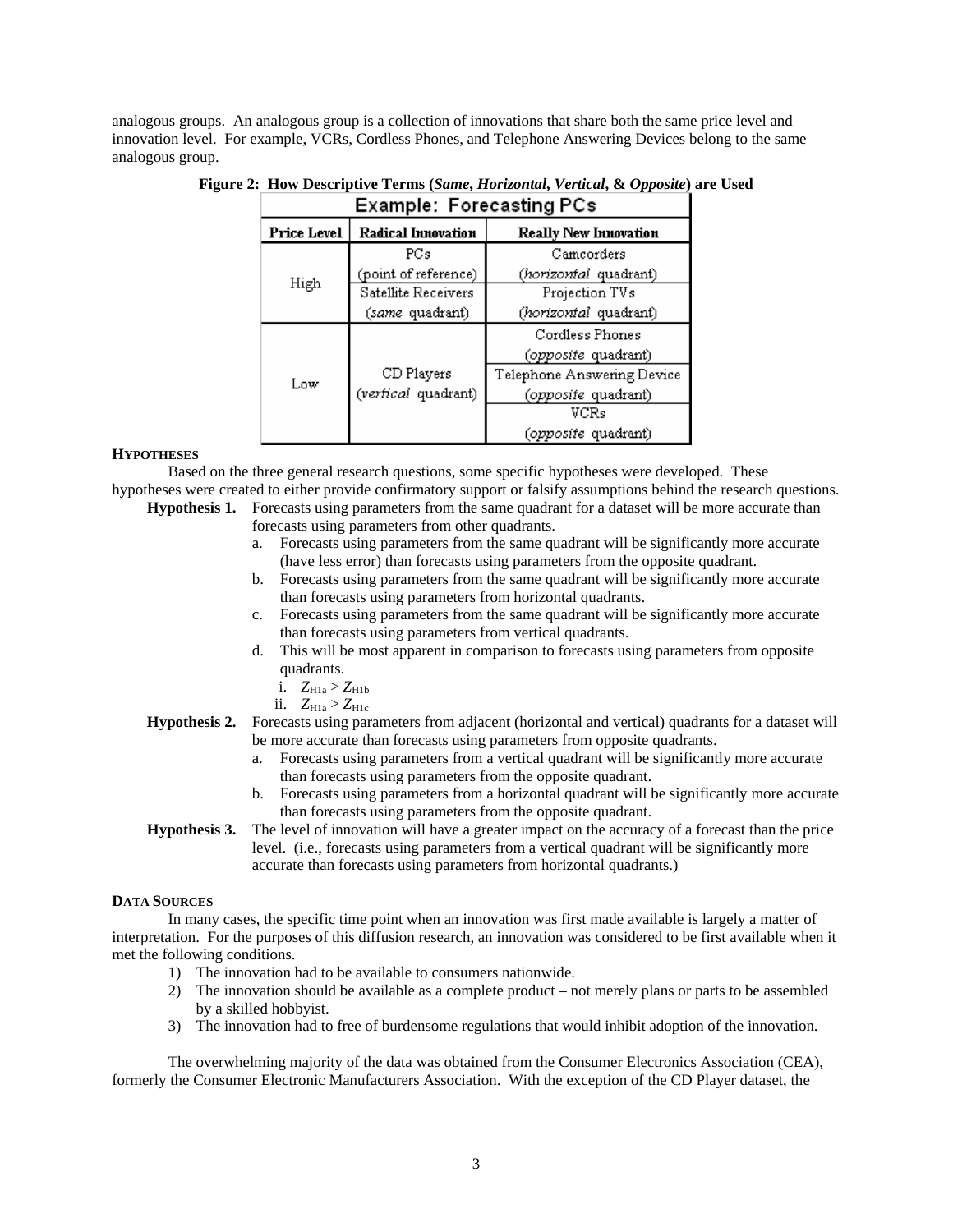CEA data started several years after the introduction of the product. Other sources were obtained to fill in the missing data wherever possible. In some cases, the missing data had to be partially extrapolated.

#### **MODELS**

Starting with the established diffusion models listed in Table 1, a manageable number of models were selected for this research according to expert recommendation (e.g. Meade and Islam 2001) and exploratory research which indicated the FLOG Box & Cox was more robust within the consumer electronic context than the other models. Two variant models, a Bass variant and a Generalized Bass (Price) variant, were also included. As a check on this selection of models, an additional forecasting expert was consulted. After review, the additional expert concurred with the authors' decision. Thus, the following seven models were tested in this research: the Bass model (B), the Generalized Bass model – Price (GB), a Bass model variant (Bv), a Generalized Bass model variant (GBv), the Simple Logistic model (SL), the Gompertz model (G), and the FLOG Box & Cox model (BnC).

#### **BASS MODEL (B)**

The Bass 1969 model has been stated in many forms. This research used the Lilien, Rangaswamy, and Van

Den Bulte's (2000) transfiguration of Bass  $x(t) = \left[ p + q(\frac{X(t-1)}{m}) \right] [m - X(t-1)]$  $f(t) = \frac{1}{p} + q\left(\frac{X(t-1)}{p}\right) \left[\frac{m - X(t)}{p}\right]$ *m*  $X(t) = \left[ p + q \left( \frac{X(t-1)}{p} \right) \right] \left[ m - X(t-1) \right]$  as it is common in the

literature and since Lilien et al. (2000) also provided a large list of Bass parameters.

#### **BASS MODEL VARIANTS (BV, GB, AND GBV)**

The Generalized Bass model (Bass, Krishnan, and Jain, 1994) was developed to consider the impact of price and advertising in forecasts. Since the datasets provided by the CEA were industry data, information on average pricing was available, but individual firms did not share their related advertising expenditures. Thus a Price-only variant of the Generalized Bass model was used. This equation

$$
x(t) = \left[p + q\left(\frac{X(t-1)}{m}\right)\right][m - X(t-1)]\left[1 + B\left(\frac{Pr(t) - Pr(t-1)}{Pr(t-1)}\right)\right]
$$
 is a subset of the complete Generalized

Bass model (GB).

In the process of setting up all the models, the authors became intrigued by the Bass constraint that *m* should remain constant for both the Bass and Generalized Bass models. In the market of interest, the number of US households is continually expanding. Therefore two variant Bass models were also developed that allowed *m* to change over the period to be forecast. Therefore a changing *m* variant was created by the authors for both the Bass model and Generalized (Price) Bass model. The equation for the Bass model variant (Bv) used is

$$
x(t) = \left[ p + q\left(\frac{X(t-1)}{m(t)}\right) \right] \left[ m(t) - X(t-1) \right]
$$
 and the equation for the Generalized Bass (Price) model variant

(GBv) is 
$$
x(t) = \left[ p + q\left(\frac{X(t-1)}{m(t)}\right) \left[ m(t) - X(t-1) \right] \left[ 1 + B\left(\frac{Pr(t) - Pr(t-1)}{Pr(t-1)}\right) \right].
$$

The authors investigated changing *m* variants for the other models, but given how the other three models were structured, allowing *m* to change with *t* had zero impact on the results.

#### **SIMPLE LOGISTIC (SL) & GOMPERTZ (G)**

The Simple Logistic and Gompertz models (Gregg, Hossel & Richardson, 1964) are some of the earliest and simplest diffusion models. Meade & Islam's (2001) transfigurations were used. The equation for the Simple

Logistic is 
$$
X(t) = \frac{m}{1 + c \exp(-bt)}
$$
 and the equation for the Gompertz is  $X(t) = m \exp(-c (\exp(-bt)))$ .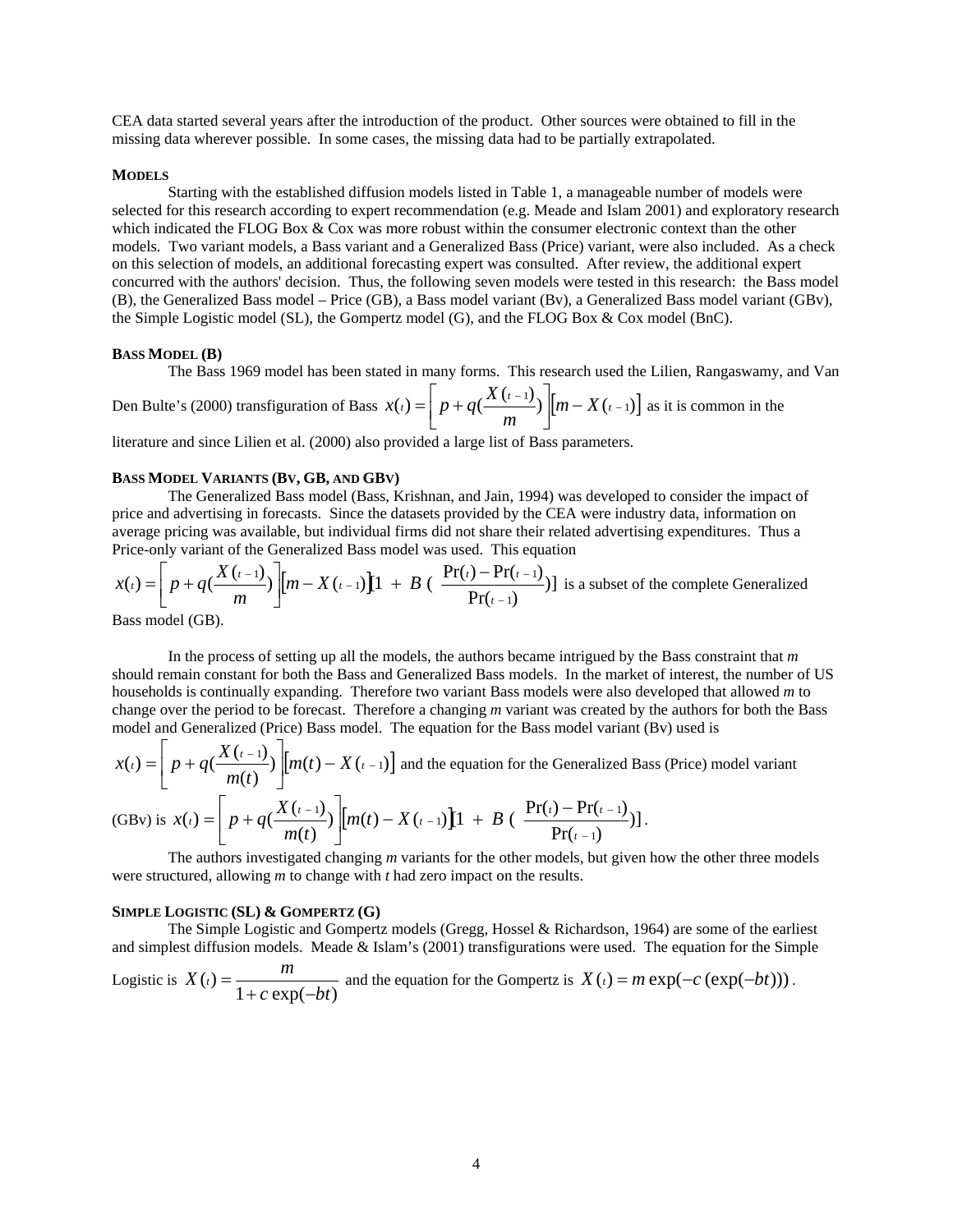#### **FLEXIBLE LOGISTIC (FLOG) – BOX AND COX (BNC)**

Bewley and Fiebig (1988) developed several flexible logistic models that used the base equation

$$
X_t = \frac{m}{1 + c \exp(-\left(B(t)\right))}
$$
. Multiple variants use different formulas for *B(t)*. The Box and Cox model uses

$$
B(t) = (b \frac{(1+t)^k - 1}{k}).
$$

The Box and Cox model has a tendency for one of its variables (*c*) to tend to infinity in some cases. Since using such extreme values would cause the parameters to give poor results for other cases, a cap of 100,000 was placed on the *c* variable in this research. This value allowed the BnC model to be viable with all the datasets.

#### **VERIFICATION OF MODELS**

The Lilien, Rangaswamy, and Van Den Bulte's (2000) Bass model was verified by comparing its results to other Bass formulas (Meade and Islam 2001 and Bass 1969), and comparing the Bass parameters obtained from this research with those listed by Lilien et al (2000). The innovations listed by Lilien et al overlapped with four of the datasets used in this study. The other models were reviewed to ensure they were working as expected and giving similar results similar to the Bass model.

#### **CURVE FITTING**

In order to calculate which seven diffusion models had the potential to work best, all seven models were run with the eight innovation datasets provided by the CEA. Only the CEA datasets were used as they contained perfect (non-extrapolated) information for these fifty-six models. The curve fitting exercise was then duplicated with the extended datasets. The extended datasets cover the time period of interest for the forecasting.

#### **FORECASTING**

The model parameters obtained through extended curve-fitting procedures were used to create the forecasts. The parameters from each of the 8 innovations were used to forecast the diffusion of the other 7 innovations. This was done for each of the seven models. Thus, a total of 392 forecasts were created. As part of the forecasting analysis, it was clear that the Generalized Bass models were not as well suited for diffusion forecasts as the other models, so the GB models were not used for the quadrant analysis.

#### **HYPOTHESES TESTING (QUADRANT ANALYSIS)**

Using the squared sum of errors obtained by the forecasting models, the results for each forecast were used to compare the relative importance of price level and innovation type. This was done in two ways. First, each forecasting method was reviewed as a whole and segmented by the two price levels and two innovation levels. Then the specific hypotheses were tested by seeing how many results predicted by the hypotheses were actually correct. This provided two distinct methods of looking at the price levels, innovation levels, and forecast method.

While analyzing this information, it became clear that forecasts based upon the PC parameters did not work as well as the parameters from other innovations. A posteriori, this may be because PCs may have been purchased for reasons other than home entertainment such as home offices or education. Given the unique characteristics of the personal computer diffusion curve, the quadrant analyses were repeated without using the PC dataset.

#### **RESULTS**

#### **POTENTIAL FIT OF MODELS**

After determining and using the optimal parameters for seven models, the sum of the squared errors (SSE) were obtained by subtracting the curve-fitting results from the actual results in order to show how well each model did in comparison to one another for each innovation. One can make a case for measuring the best and worse models by either the total SSE (Table 3) or by their cumulative placement rankings (Table 4).

|                                 |       |       | <b>Table 3: Curve Fitting Results</b> |                                                                                     |       |       |       |
|---------------------------------|-------|-------|---------------------------------------|-------------------------------------------------------------------------------------|-------|-------|-------|
| <b>Innovation</b> (data starts) |       |       |                                       | $e^2$ of B $e^2$ of By $e^2$ of GB $e^2$ of GBy $e^2$ of SL $e^2$ of G $e^2$ of BnC |       |       |       |
| PCs (1980)                      | 0.011 | 0.012 | 0.007                                 | 0.007                                                                               | 0.016 | 0.015 | 0.013 |
| Sat. Receivers (1986)           | 0.001 | 0.001 | 0.001                                 | 0.001                                                                               | 0.001 | 0.001 | 0.001 |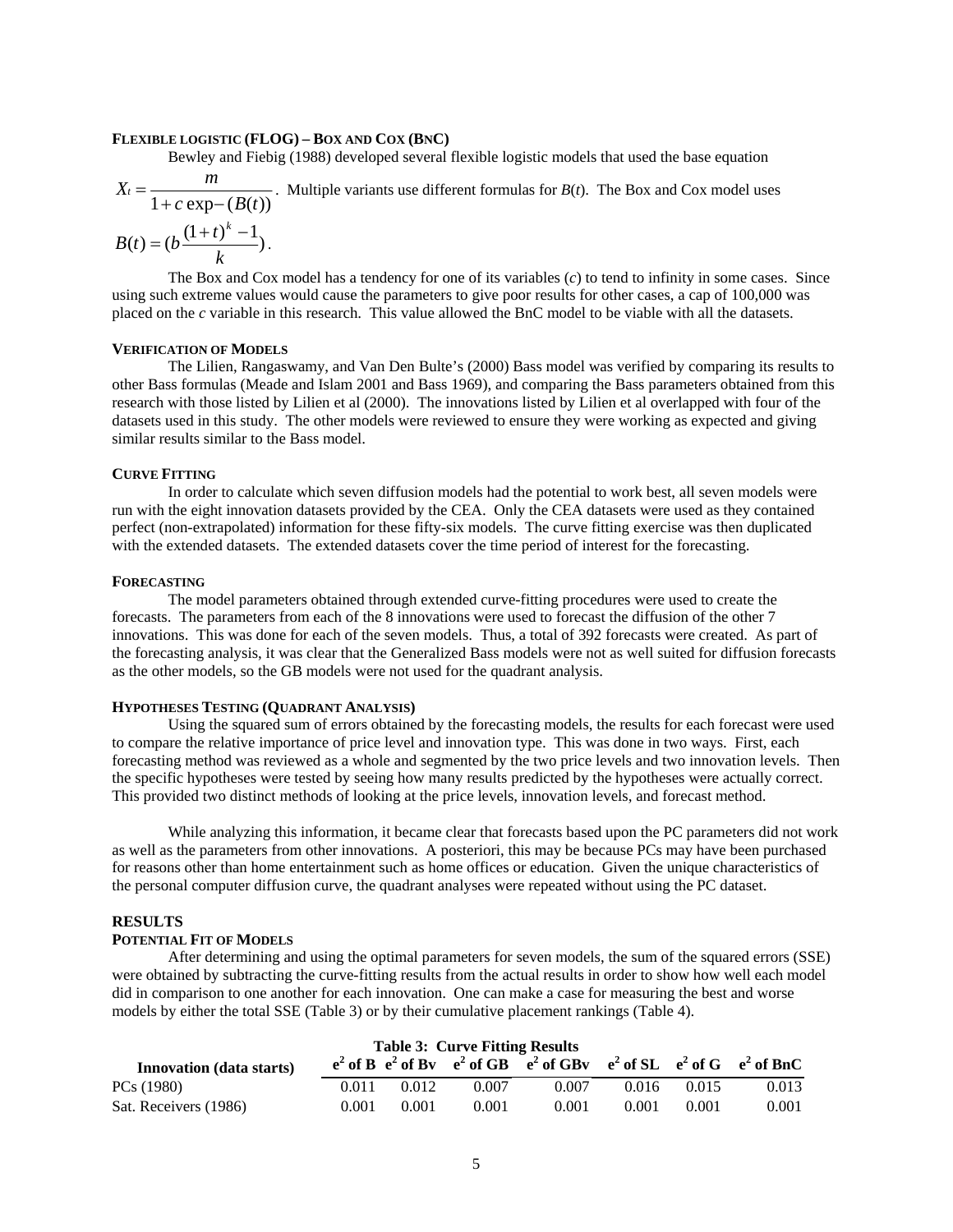| VCRs (1974)             | 0.074 | 0.063 | 0.036 | 0.029 | 0.055 | 0.017 | 0.027 |
|-------------------------|-------|-------|-------|-------|-------|-------|-------|
| CD Players (1983)       | 0.038 | 0.033 | 0.035 | 0.031 | 0.047 | 0.016 | 0.008 |
| Camcorders (1985)       | 0.002 | 0.002 | 0.002 | 0.002 | 0.007 | 0.004 | 0.003 |
| PTVs (1984)             | 0.000 | 0.000 | 0.000 | 0.000 | 0.001 | 0.000 | 0.001 |
| Cordless Phones (1980)  | 0.005 | 0.005 | 0.005 | 0.005 | 0.007 | 0.012 | 0.005 |
| TAD <sub>s</sub> (1982) | 0.021 | 0.018 | 0.011 | 0.011 | 0.042 | 0.012 | 0.006 |
| Total SSE:              | 0.153 | 0.135 | 0.097 | 0.087 | 0.177 | 0.077 | 0.064 |

## **Table 4: Curve Fitting - Comparative Placement**

| <b>Innovation</b> (data starts) | В  | Bv | GB | GBv | <b>SL</b> | G  | BnC |
|---------------------------------|----|----|----|-----|-----------|----|-----|
| PCs (1980)                      |    |    |    |     |           |    |     |
| Sat. Receivers (1986)           |    |    |    |     |           |    |     |
| <b>VCRs</b> (1974)              |    | 6  |    |     |           |    |     |
| CD Players (1983)               |    | 4  |    |     |           |    |     |
| Camcorders (1985)               |    |    |    |     |           |    |     |
| PTVs (1984)                     |    |    |    |     |           |    | 6   |
| Cordless Phones (1980)          |    |    |    |     | 6         |    |     |
| TAD <sub>s</sub> (1982)         | h  |    |    |     |           |    |     |
| Total:                          | 38 | 34 |    | 19  | 47        | 33 | 32  |

Judging by total SSE, the Box and Cox model is the best potential model (.064) given perfect information. However, if one uses the comparative placement method, the Generalized Bass variant is the best potential model. In either case, the Simple Logistic model is clearly the worse potential model. However, it is important to note that even the Simple Logistic model only had a total SSE of 0.177 for all eight innovations. Since this was a curvefitting exercise, not a forecast, the accuracy of the various diffusion models is not surprising. At the .05 level of testing, there were no significant differences between any of the seven models.

#### **OPTIMAL PARAMETERS**

The curve fitting exercise was duplicated with the extended datasets to determine the optimal parameters for each model. For the Box and Cox model, an upper limit of 100,000 was used for variable c.

|                        | в      |        | Bv     |        | GВ<br>GBv |        |           |        |        |           |  |
|------------------------|--------|--------|--------|--------|-----------|--------|-----------|--------|--------|-----------|--|
|                        | D      | a      | D      | a      | D         |        | в         |        |        | в         |  |
| PCs                    | 0.0076 | 0.1267 | 0.0076 | 0.1453 | 0.0075    | 0.1401 | $-1.5073$ | 0.0074 | 0.1604 | $-1.536$  |  |
| <b>Sat. Receivers</b>  | 0.0003 | 0.2604 | 0.0003 | 0.2771 | 0.0005    | 0.2586 | 1.0531    | 0.0005 | 0.2747 | 1.0545    |  |
| VCRs                   | 0.0014 | 0.3554 | 0.0013 | 0.3871 | 0.0017    | 0.2243 | $-8.5919$ | 0.0017 | 0.253  | $-7.7575$ |  |
| CD Players             | 0.017  | 0.223  | 0.0164 | 0.2494 | 0.016     | 0.2603 | 1.5604    | 0.0154 | 0.2889 | 1.5009    |  |
| <b>PTVs</b>            | 0.0088 | 0.1329 | 0.0087 | 0.1499 | 0.0023    | 0.1195 | $-8.9563$ | 0.0022 | 0.1319 | $-9.1342$ |  |
| Camcorders             | 0.0054 | 0.0515 | 0.0054 | 0.0651 | 0.006     | 0.0547 | 4.2393    | 0.0059 | 0.0691 | 3.567     |  |
| <b>Cordless Phones</b> | 0.0039 | 0.2313 | 0.0038 | 0.2552 | 0.0041    | 0.236  | 0.7047    | 0.0039 | 0.2607 | 0.7328    |  |
| TADs                   | 0.0049 | 0.2175 | 0.0048 | 0.2418 | 0.0053    | 0.2188 | 0.4371    | 0.0036 | 0.2352 | $-1.6927$ |  |

**Table 5: Curve Fitting - Optimized Parameters for B, Bv, GB, and GBv Models**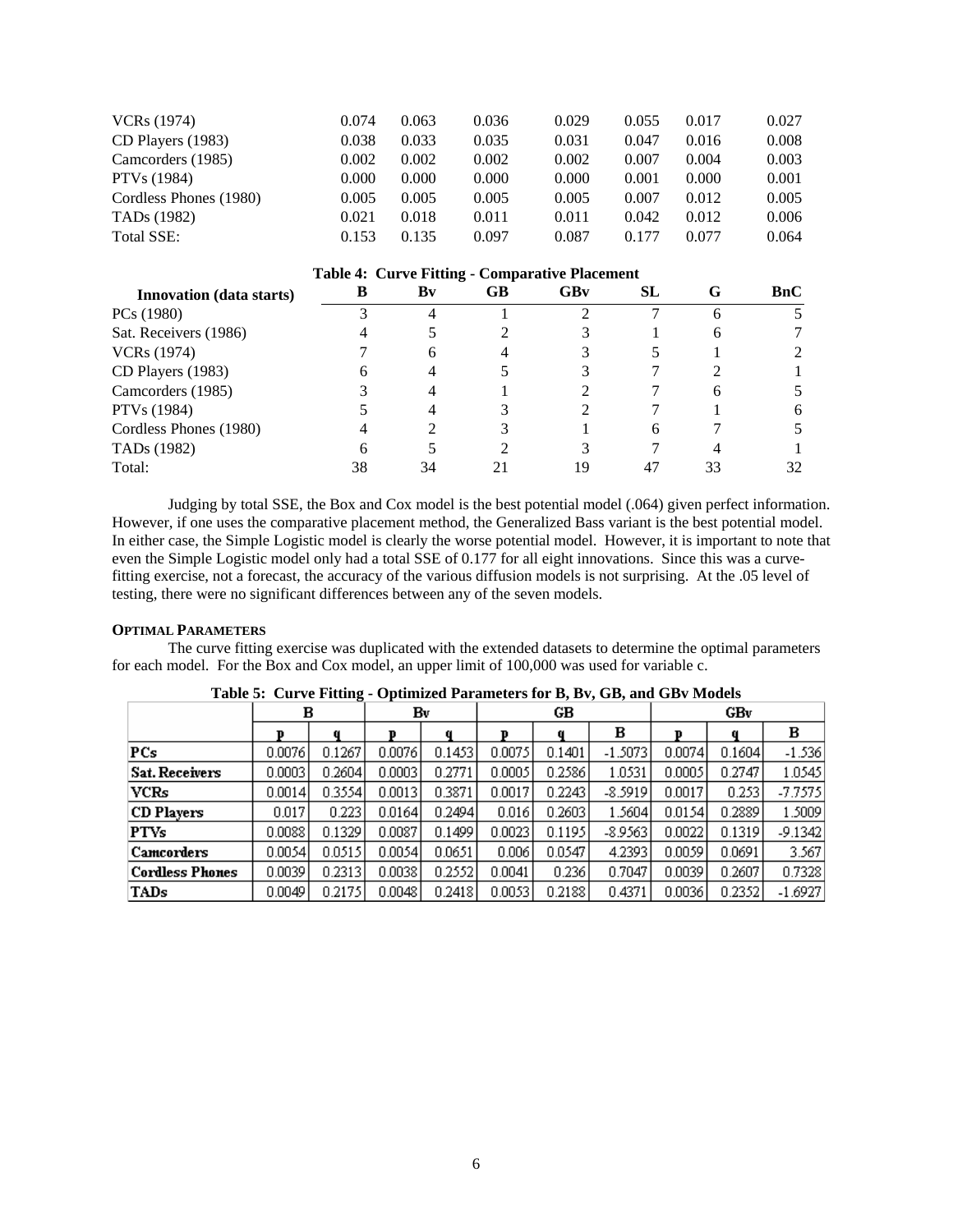|                        |         | SL      |        | G       | BnC    |        |           |  |
|------------------------|---------|---------|--------|---------|--------|--------|-----------|--|
|                        | b       | С       | ь      | c       | D      | q      | в         |  |
| PCs                    | 0.15991 | 35.2554 | 0.0865 | 4.9556  | 0.8919 | 224.4  | 0.3748    |  |
| <b>Sat. Receivers</b>  | 0.2403  | 1016.76 | 0.0856 | 12.1903 | 1.2582 | 26500  | 0.4417    |  |
| VCRs                   | 0.37051 | 632.638 | 0.2566 | 55.7292 | 2.2013 | 100000 | 0.3718    |  |
| <b>CD</b> Players      | 0.28391 | 30.4163 | 0.1877 | 6.2126  | 6.3438 | 100000 | $-0.2766$ |  |
| <b>PTVs</b>            | 0.1828  | 38.4293 | 0.0898 | 4.6937  | 2.7401 | 2118.1 | $-0.0818$ |  |
| Camcorders             | 0.1236  | 54.1284 | 0.0458 | 4.4081  | 2.4619 | 1560.3 | $-0.1931$ |  |
| <b>Cordless Phones</b> | 0.2431  | 95.7757 | 0.153  | 11.5618 | 0.7533 | 534.4  | 0.6042    |  |
| TADs                   | 0.2377  | 78.5701 | 0.1543 | 11.0536 | 3.8056 | 100000 | 0.0193    |  |

**Table 5: Curve Fitting - Optimized Parameters for SL, G, and BnC Models** 

#### **ACTUAL FIT OF MODELS (FORECASTING)**

For the purposes of forecasting the consumer adoption of innovations, the Generalized Bass models were not as reliable as the other five diffusion models. Therefore, only the results of the other five models were presented here. For each of the eight innovations, forecasts were created by using the optimal parameters of the other seven innovations. The results for the five diffusion models still of interest were tabulated by both sum of the squared errors and by the comparative placement method.

|                        | Tuble of Torceabling Rebuild for The Models |       |                   |       |        |    |                               |     |    |     |
|------------------------|---------------------------------------------|-------|-------------------|-------|--------|----|-------------------------------|-----|----|-----|
|                        |                                             |       | <b>Total SSEs</b> |       |        |    | <b>Total Placement Scores</b> |     |    |     |
|                        |                                             |       |                   |       |        |    |                               |     |    |     |
|                        | SSE                                         | SSE   | SSE               | SSE   | SSE    |    |                               |     |    |     |
| <b>Forecasts of</b>    | of B                                        | of Bv | of SL             | of G  | of BnC | в  | Βv                            | SL  | G  | BnC |
| PCs                    | 5.865                                       | 5.822 | 6.007             | 5.809 | 5.543  | 15 | 23                            | 21  | 25 | 21  |
| Sat. Receivers         | 13.15                                       | 13.34 | 13.44             | 13.15 | 12.726 | 16 | 24                            | 23. | 26 | 16  |
| <b>VCRs</b>            | 13.52                                       | 13.85 | 12.45             | 14.04 | 14.658 | 20 | 11                            | 30. | 25 | 19  |
| <b>CD</b> Players      | 11.35                                       | 11.24 | 11.58             | 11.46 | 11.337 | 16 | 15                            | 25  | 28 | 21  |
| <b>PTVs</b>            | 5.382                                       | 5.531 | 5.486             | 5.61  | 5.426  | 18 | 22                            | 16  | 29 | 20  |
| Camcorders             | 2.229                                       | 2.249 | 2.329             | 2.409 | 2.294  | 20 | 26                            | 14  | 22 | 23  |
| <b>Cordless Phones</b> | 6.773                                       | 6.751 | 6.546             | 6.787 | 6.868  | 16 | 21                            | 16  | 27 | 25  |
| <b>TADs</b>            | 7.147                                       | 7.106 | 6.919             | 7.01  | 7.126  | 20 | 25                            | 22  | 18 | 20  |

**Table 6: Forecasting Results for Five Models** 

To comply with space constraints, Table 6 summarizes sixteen original tables, but may be more difficult to follow. Lower numbers indicate more accuracy.

#### **Hypotheses Testing (Quadrant Analysis)**

While the previous set of tables looked at the forecasts for each innovation, the following set of tables looks at of the forecasts as a whole and then as segments. The Bass model performed the best overall for forecasting the diffusion of *all* innovations with a SSE of 65.4 (second best) and placing first in the comparative results. However, the results are not statistically significant. For forecasting the diffusion of *radical* innovations, the Bass model and the Box and Cox model performed the best with respective SSEs of 30.4/29.6 and placements of first/second in the comparative results. For forecasting the diffusion of *really new* innovations, the Bass model and the Simple Logistic model performed the best with respective SSEs of 35.0/33.7 and placements of first/second in the comparative results. The Box and Cox model performed the best overall for forecasting the diffusion of *radical, high-priced* innovations with a SSE of 18.3 and placing second in the comparative results. The Bass model variant performed the best overall for forecasting the diffusion of *radical, low-priced* innovations with a SSE of 11.2 and placing first in the comparative results. The Bass model performed the best overall for forecasting the diffusion of *really new, high-priced* innovations with a SSE of 7.6 and placing first in the comparative results. The Bass model and the Simple Logistic model performed the best overall for forecasting the diffusion of *really new, low-priced* innovations with respective SSEs of 27.4/25.9 and placements of first/second in the comparative results. The Bass model and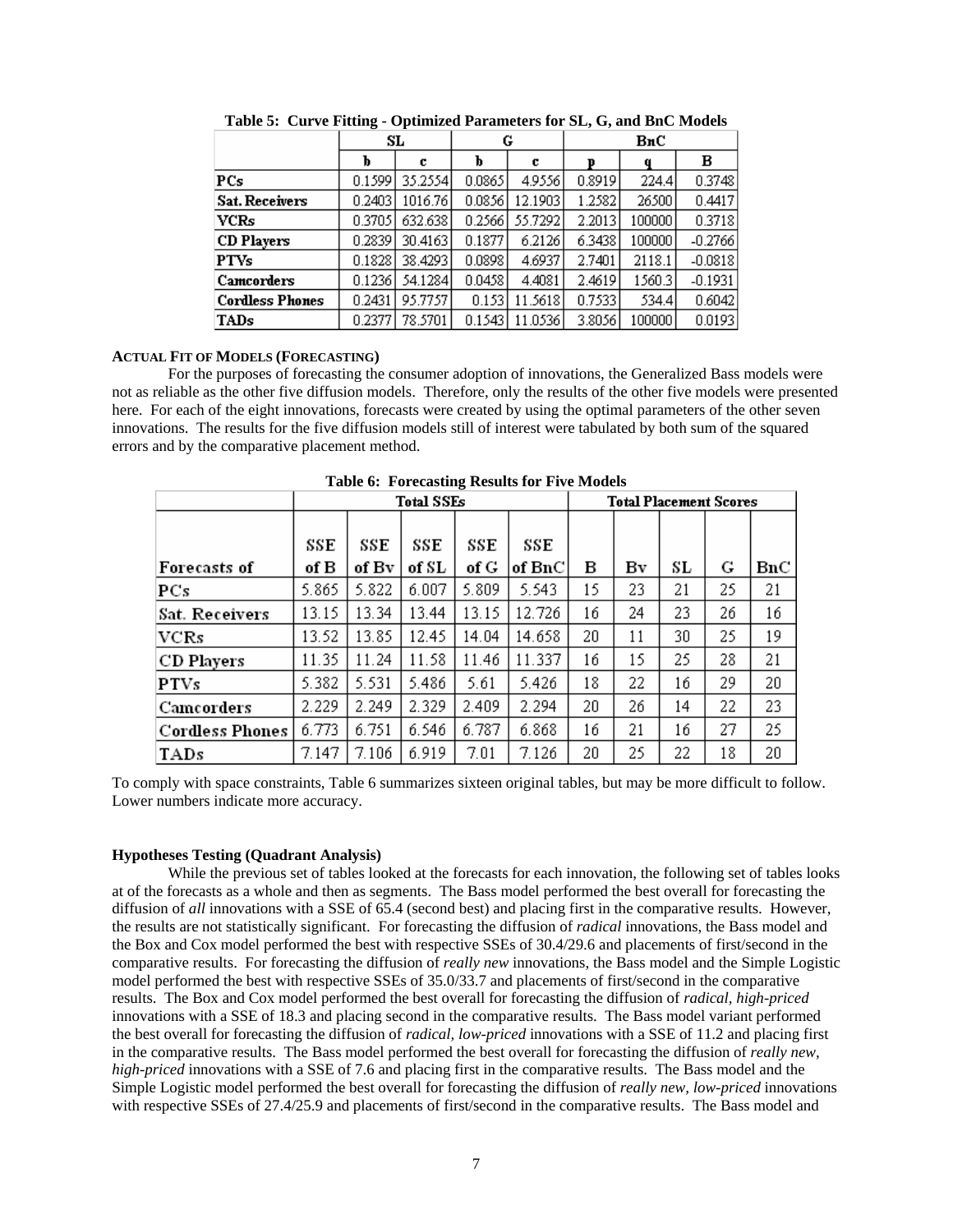the Simple Logistic model performed the best overall for forecasting the diffusion of *low-priced* innovations with respective SSEs of 38.8/37.5 and placements of first/second in the comparative results. The Bass model and the Box and Cox model performed the best overall for forecasting the diffusion of *high-priced* innovations with respective SSEs of 26.6/26.0 and placements of first/second in the comparative results.

## **CELL TESTING (HYPOTHESES TESTING)**

The specific hypotheses discussed earlier were tested by measuring the differences between the sum of squared errors for forecasts using parameters from various quadrants. Since the hypotheses made specific predictions about the accuracy of various comparisons, the total number of successful predictions was counted to compute the binomial distribution (Berry and Lindgren, 1996).

|                   |     | <b>Table 28: Results of Cell Comparisons</b> |         |          |
|-------------------|-----|----------------------------------------------|---------|----------|
|                   |     | number                                       | percent |          |
|                   | n   | correct                                      | correct | z score  |
| H1                | 270 | 206                                          | 76.3%   | $8.6**$  |
| $H1a$ (opp)       | 100 | 85                                           | 85.0%   | $7.0**$  |
| H1b(hz)           | 70  | 40                                           | 57.1%   | 1.2      |
| H1c(vt)           | 100 | 81                                           | 81.0%   | $6.2**$  |
| H <sub>2</sub>    | 280 | 173                                          | 61.8%   | $3.9**$  |
| $H2a$ (vt vs. op) | 140 | 73                                           | 52.1%   | 0.5      |
| $H2b$ (hz vs. op) | 140 | 100                                          | 71.4%   | $5.1**$  |
| H <sub>3</sub>    | 140 | 33                                           | 23.6%   | $-6.3**$ |

| 1<br>гэ<br>) () |
|-----------------|
|-----------------|

Strong support for the first two hypotheses was found, although the results for hypotheses H1b and H2a were not significant. Support for H1d (not shown on Table 28) was also found as  $Z_{H1a}$  > ( $Z_{H1b}$ ;  $Z_{H1c}$ ). Not only was support lacking for the third hypothesis, but it was clearly refuted.

#### **QUADRANT ANALYSIS WITHOUT PCS**

**CELL TESTING (HYPOTHESES TESTING) WITHOUT PCS**

Because the diffusion of PCs followed a pattern that differed from the other consumer electronic innovations, the quadrant analysis was repeated without using this dataset. The results are generally consistent with previous analysis except for some minor difference. Bass model did not show best performance for diffusion of *radical* innovations and *really new, low-priced* innovations. The Simple Logistic model did not show best performance for forecasting the diffusion of *low-priced* innovations.

|                   | <b>Table 29: Results of Cell Comparisons</b> |         |         |          |
|-------------------|----------------------------------------------|---------|---------|----------|
|                   | number                                       |         | percent |          |
|                   | n                                            | correct | correct | z score  |
| H1                | 170                                          | 146     | 85.9%   | $9.4**$  |
| $H1a$ (opp)       | 40                                           | 40      | 100.0%  | $6.3**$  |
| H1b(hz)           | 40                                           | 35      | 87.5%   | $4.7**$  |
| H1c(vt)           | 90                                           | 71      | 78.9%   | $5.5**$  |
| H <sub>2</sub>    | 170                                          | 132     | 77.6%   | $72**$   |
| $H2a$ (vt vs. op) | 85                                           | 57      | 67.1%   | $3.1**$  |
| $H2b$ (hz vs. op) | 85                                           | 75      | 88.2%   | $7.1**$  |
| H3                | 85                                           | 31      | 36.5%   | $-2.5**$ |

 $*$  $P < 0.01$ 

Strong support for the first two hypotheses was found, the results for all sub-hypotheses were significant. Support for H1d (not shown on Table 29) was also found as  $Z_{H1a}$  > ( $Z_{H1b}$ ;  $Z_{H1c}$ ). Not only was support still lacking for the third hypothesis, but it was also clearly refuted.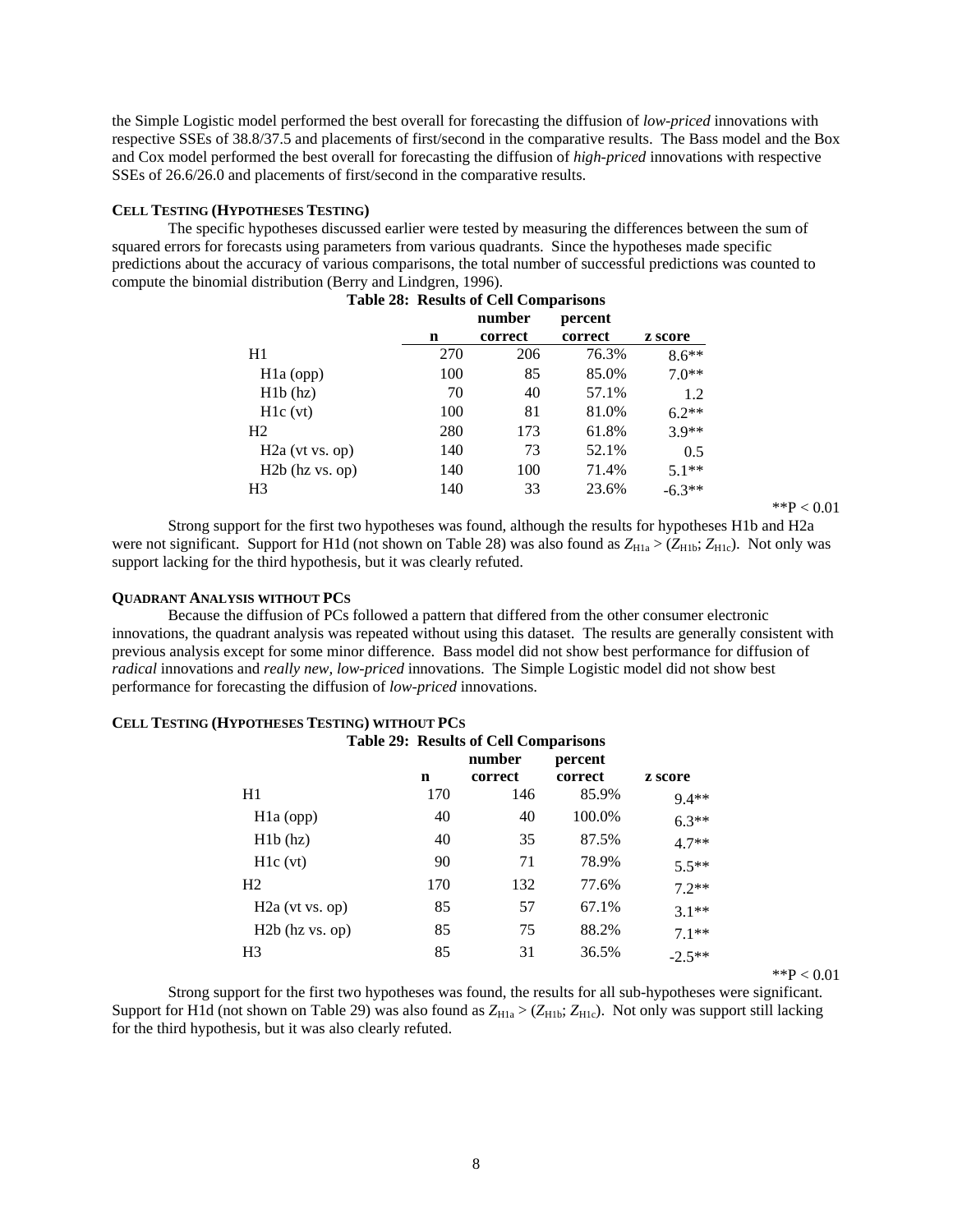#### **DISCUSSION**

This research has provided additional support for the view that no single forecasting method is best for every situation, although the Bass model comes pretty close. The unique contribution of this forecasting research was in providing guidance for selecting forecasting models in various price and innovations contexts.

#### **ANSWERING THE RESEARCH QUESTIONS**

When forecasting the diffusion of a radical high-priced innovation, one should use the Box & Cox model. It is recommended that one also generate a Bass model forecast if a second opinion is desired. When forecasting the diffusion of really new high-priced innovation, one should use the Bass model with the Box & Cox model serving as a backup. The Bass variant model should be used when forecasting the diffusion of low-priced radical innovations, with either the Bass model or the Box & Cox model providing a second opinion. When forecasting the diffusion of low-priced really new innovations, the Simple Logistic model should be used. The robust Bass model may also be used if multiple models are desired.

| Recommendations for Consumer Innovations |                    |                              |  |  |
|------------------------------------------|--------------------|------------------------------|--|--|
| Price Level                              | Radical Innovation | <b>Really New Innovation</b> |  |  |
| High                                     | Box & Cox          | Bass                         |  |  |
|                                          | Bass               | Box & Cox                    |  |  |
| Low                                      | Bass variant       | Simple Logistic              |  |  |
|                                          | Bass / Box & Cox   | Bass                         |  |  |

**Figure 3: Recommended Models by Context**

#### **LESSONS FROM THE HYPOTHESES**

Hypotheses 1 and 2 stated that the various combinations of innovation levels (radical and really new) and price levels (high and low) would result in four populations that were significantly different from one another. The research supported these claims. As theorized, parameters from populations that were different in terms of both innovation level and price level did less well than parameters from more similar populations.

Hypothesis 3 presumed that the level of innovation would have a greater impact on the accuracy of a forecast than the price level. This presumption was clearly wrong. Not only did the research falsify it, it did so to such an extent that the opposite statement appears to be true. The price level of an innovation actually has more impact on the accuracy of a forecast than the innovation level.

#### **MODELS**

The Box and Cox and Generalized Bass models were the best models when it came to curve-fitting while the Simple Logistic model did the poorest. However, the results of the research showed that a curve-fitting advantage did not translate into a forecasting advantage when creating a forecast for an innovation without a market history. The popularity of the Bass model derives from two unique factors. As this research has reinforced, the Bass model is very robust. In addition, the Bass model's two coefficients have a theoretical foundation. The Bass model variants created for this research deliberately violated the assumption of a constant *m*. This resulted in a model (Bv) that outperformed any of the others in the radical low-priced innovation context. Unfortunately, there was just one innovation in this context – additional research is recommended to test the viability of this variation with more datasets in various contexts.

The Simple Logistic model is one of the oldest diffusion models known. It is a very basic model, but it clearly outperformed the other models in the context of really new low-priced innovations. The Gompertz model it is not recommended for forecasting the diffusion of really new or radical innovations before the launch of an innovation. However, the Gompertz model may be very well suited for forecasts generated well after the launch of an innovation. While not the focus of this research, it was observed that the diffusion of the Projection Television innovation follows a perfect Gompertz curve.

The Flexible Logistic Box and Cox model has a problem where the *c* variable tends to run to infinity in some scenarios. This was addressed by capping the upper limit of *c* to 100,000. Despite (or because of) this fix, the authors must admit to being skeptical as to how well the Box and Cox model would do in comparison to the other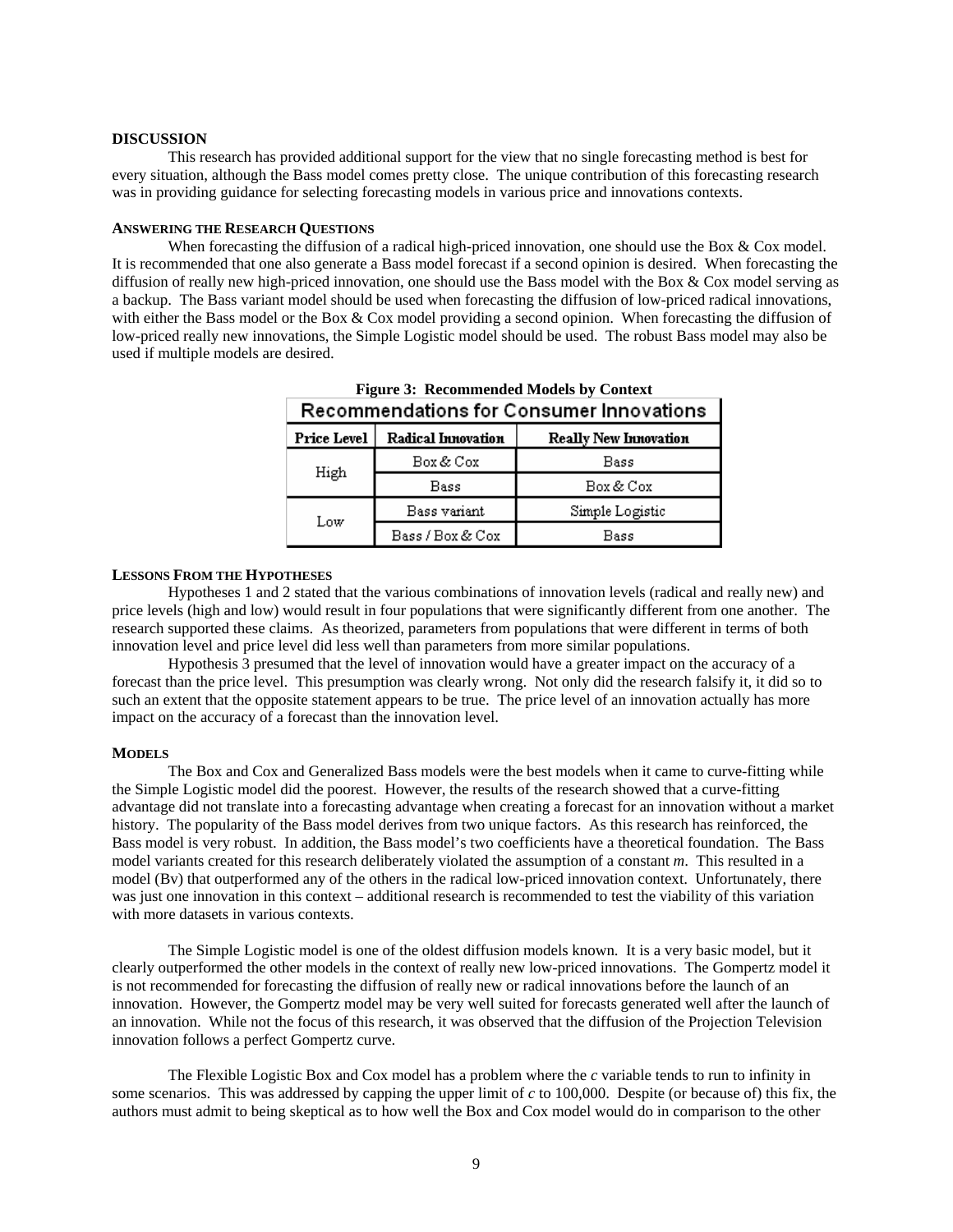models. As it turned out, the Box and Cox was second only to the Bass model in terms of robustness. The Box and Cox was also the best model in the context of radical high-priced innovations.

#### **REFERENCES**

- Armstrong, J. S. (2001). Principles Of Forecasting: A Handbook For Researchers And Practitioners. Boston: Kluwer Academic Publishers.
- Armstrong, J. S., Brodie, R., & McIntyre, S. H. (1987). Forecasting Methods For Marketing: Review Of Empirical Research. International Journal of Forecasting, 3, 355-376.
- Bass, F. M. (1969). A New Product Growth Model For Consumer Durables. Management Science, 15, 215-227.
- Bass, F. M., Krishnan, T. V., & Jain, D. C. (1994). Why The Bass Model Fits Without Decision Variables. Marketing Science, 13, 203-223.
- Bass, F. M (1978). An Integration of the New Product Growth Model with the Experience Cost function and Optimal Pricing. Presented at the TIMS/ORSA National Meeting in New York City, May, 1978.
- Berry, D. A. & Lingren, B. W. (1996). Statistics: Theory And Methods. (second ed.) New York: Duxbury Press.
- Bewley, R. & Fiebig, D. (1988). Flexible Logistic Growth Model With Applications In Telecommunications. International Journal Of Forecasting, 4, 177-192.
- Bright, J. R. (1978). Practical Technology Forecasting. Austin: The Industrial Management Center, Inc.
- Cetron, M. J. & Ralph, C. A. (1971). Industrial Applications Of Technological Forecasting: Its Utilization In R&D Management. New York: Wiley-Interscience.
- Chow, G. C. (1967). Technological Change and the Demand for Computers. American Economics Review, 57(December), 1117-1130.
- Dodson, J. A. and Muller, E. (1978). Models of New Product Diffusion Through Advertising and Word-of-mouth. Management Science, 24 (November), 1568-1578.
- Easingwood, C., Mahajan, V., & Muller, E. (1981). A Non-Symmetric Responding Logistic Model For Forecasting Technological Substitution. Technological Forecasting and Social Change, 20, 199-213.
- Easingwood, C., Mahajan, V., & Muller, E. (1983). A Nonuniform Influence Innovation Diffusion Model of New Product Acceptance. Marketing Science, 2(summer), 199-213.
- Garcia, R. & Calantone, R. (2002). A Critical Look At Technological Innovation Typology And Innovativeness Terminology: A Literature Review. Journal of Product Innovation Management 110-132.
- Gentry, L., Calantone, R., & Cui, S. (2006). The Forecasting Classification Grid: A Typology for Method Selection. Journal of Global Business Management, Volume 2, Number 1, pages 48-60.
- Gregg, J. V., Hossell, C. H., & Richardson, J. T. (1964). Mathematical Trend Curves: An Aid To Forecasting. Edinburgh: Oliver & Boyd.
- Horsky, D. (1990). A Diffusion Model Incorporating Product Benefits, Price, Income and Information. Marketing Science, 9 (4), 342-365.
- Horsky, D. and Simon,L. S. (1983). Advertising and the diffusion of New Products. Management Science, 1 (winter), 1-18.
- Jain, D. C., Mahajan, V., & Muller, E. (1991). Innovation Diffusion in the Presence of Supply Restrictions. Marketing Science, 10(1), 83-90.
- Jain, D. C. and Rao, R. C. (1990). Effect of Price on the Demand for Durables: Modeling, Estimation, and Findings. Journal of Business & Economic Statistics. 8 (2), 163 –170.
- Jantsch (1967). Technological Forecasting In Perspective. Paris: Organization For Economic Co-Operation And Development (OECD).
- Kalish, S. (1985). A New Product Adoption Model With Pricing, Advertising and Uncertainty. Management Science, 31 (December), 1569-1585.
- Kamakura, W. A. and Balasubramanian, S. K. (1988). Long-term View of the Diffusion of Durables. International Journal of Research in Marketing, 5, 1-13.
- Lackman, C. L. (1978). Gompertz Curve Forecasting: A New Product Application. Journal of the Market Research Society, 20 (January), 45-47.
- Lenz, R. C. J. (1971). Technological Forecasting Methodology. In M.J.Cetron & C. A. Ralph (Eds.), Industrial Applications of Technological Forecasting: Its Utilization in R&D Management (pp. 225-242). New York: Wiley-Interscience.
- Lilien, G. L., Rangaswamy, A., & Van Den Bulte, C. (2000). Diffusion Models: Managerial Applications And Software. In V.Mahajan, E. Muller, & Y. Wind (Eds.), New-Product Diffusion Models (pp. 295-311). Boston: Kluwer Academic Publishers.